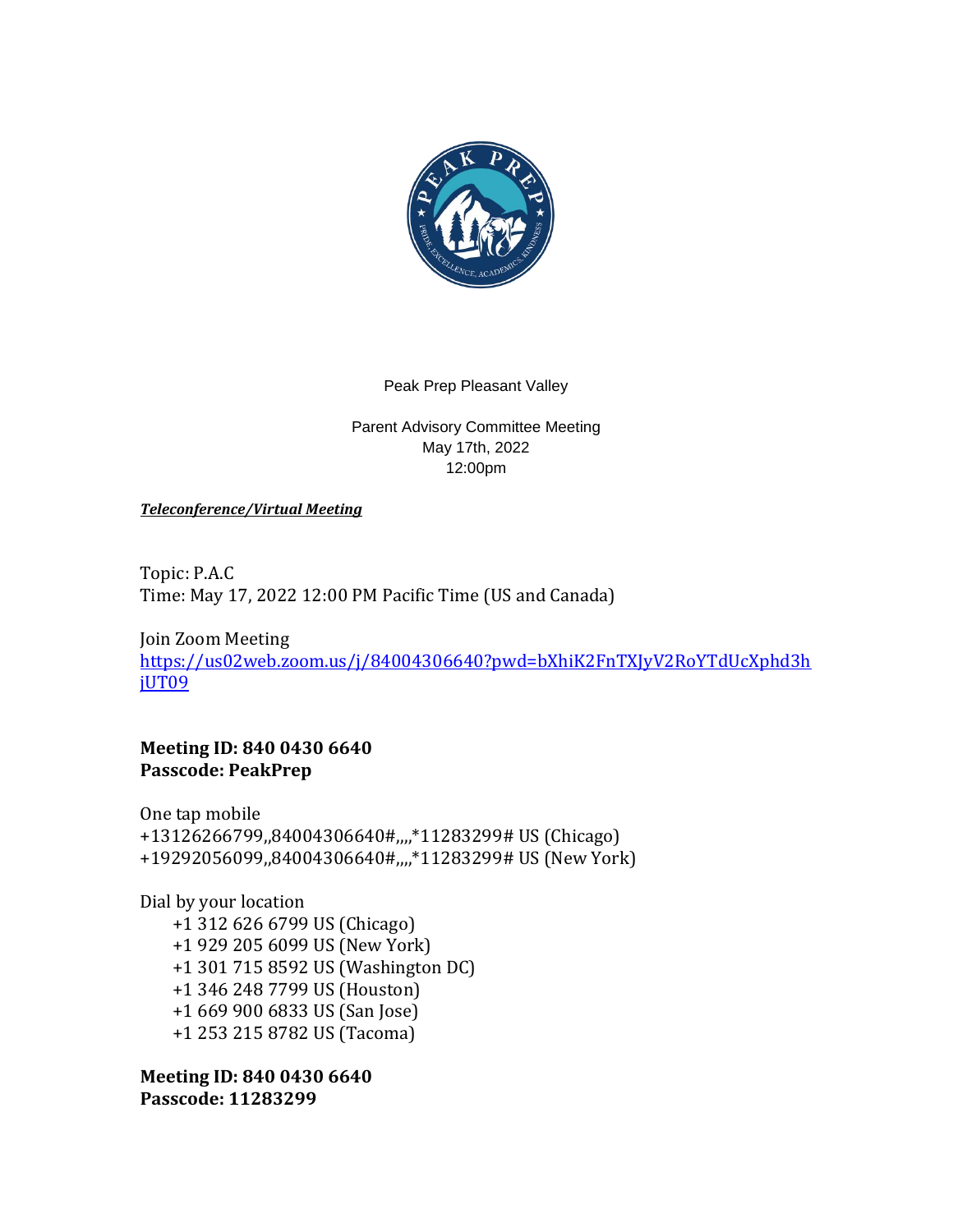Find your local number: https://us02web.zoom.us/u/kwiGJhDGP

| <b>AGENDA:</b>                      | <b>Estimated Time</b>  |
|-------------------------------------|------------------------|
| A. Call to Order 12:30pm            | 1 minute               |
| <b>B.</b> Roll Call & Welcome       | 2 minutes              |
| a. Dr. Bishop-Present               |                        |
| b. Mrs. Ciolino (Principal)-        |                        |
| c. Mrs. Dinanno (Teacher)-          |                        |
| d. Mrs. Nuckles (Teacher)-          |                        |
| e. Mrs. Kenzie (Teacher)-           |                        |
| Mr. Taylor (Teacher)-<br>f.         |                        |
| g. Mrs. Linehan (Teacher)-          |                        |
| h. Ms. Mojica (Clerical)-           |                        |
| <b>Alana Miller (Parent)-</b><br>i. |                        |
| Vivian Mahl (Parent)-<br>j.         |                        |
| $C.~LCAP*$                          | 20 minutes             |
| D. Universal Pre Kindergarten Plan  | 10 minutes             |
| E. Peak Partnerships*               | 20 minutes             |
| F. Public Comments*                 | 2 minutes (per person) |
| G. Adjournment                      | 1 minute               |
|                                     |                        |

# **Local Control and Accountability Plan (LCAP):**

The LCAP is a tool for local educational agencies to set goals, plan actions, and leverage resources to meet those goals to improve student outcomes. This page provides resources to support the planning, implementation and evaluation of an LCAP

**Universal Pre Kindergarten Plan (UPK).** Under the provisions of California *Education Code* (*EC*) Section 8281.5, grant funds are allocated to school districts, charter schools, and county offices of education (COEs) with kindergarten enrollment in specific years, according to a specified formula. In addition, funds are allocated to COEs to support countywide planning and capacity building around UPK. As a condition of receiving grant funds, state law requires each LEA to create a plan. Under state law, the plan must be developed for consideration by the LEA's governing board or body at a public meeting on or before June 30, 2022.

## **Peak Partnerships:**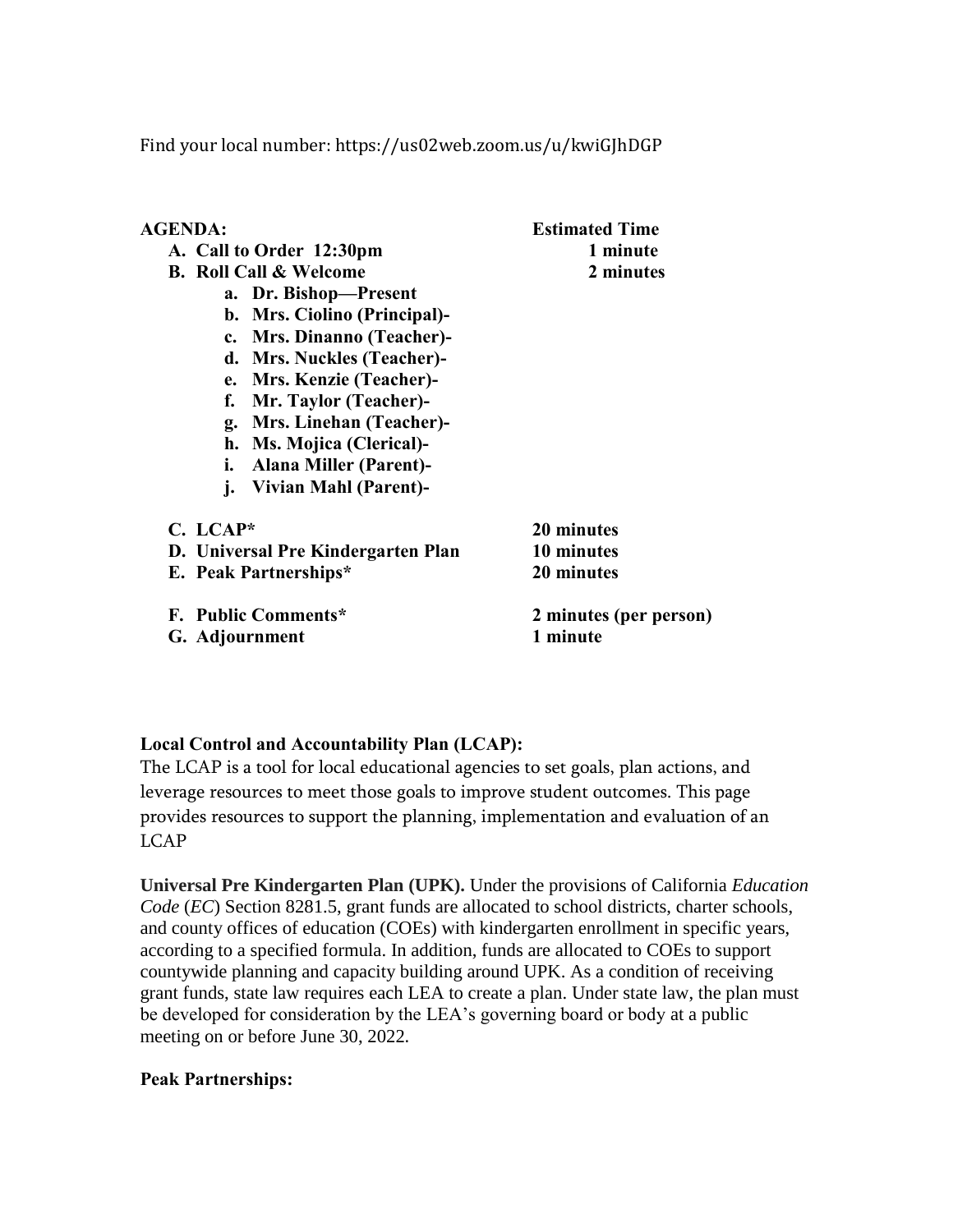# **The Board shall discuss potential school partnership opportunities for Peak Prep.**

Peak Prep is looking at ways to expand it's opportunities to grow as a school and provide additional opportunities. **This is also an opportunity for current parent members to share their thoughts and comments.** 

# **Public comments:**

Are limited to 2 minutes a person per comment.

Next Meeting: Tuesday May 24th, 6pm.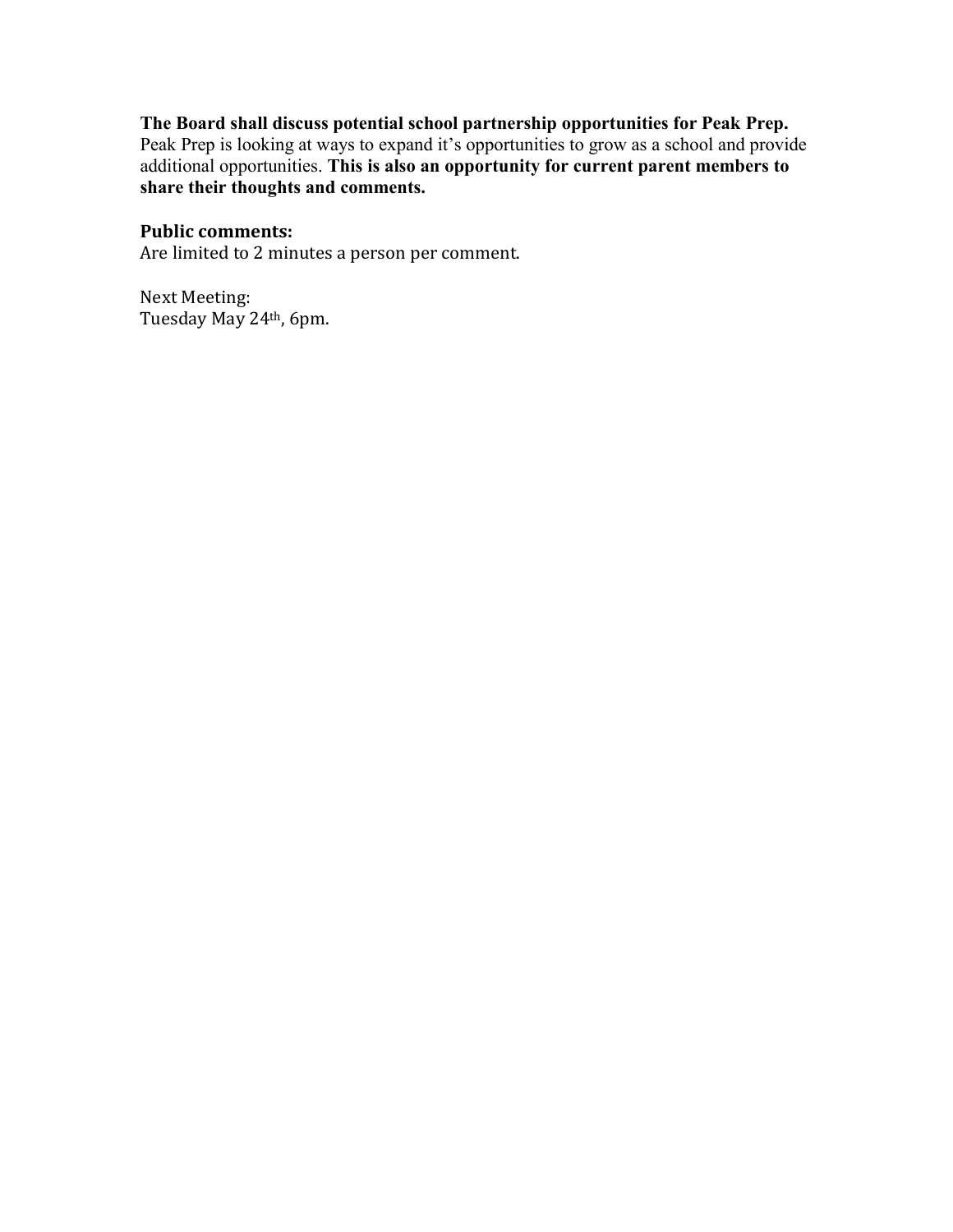

Peak Prep Pleasant Valley

School Site Council Meeting Friday March 11th, 2022 12:30pm

*Teleconference/Virtual Meeting*

Join Zoom Meeting [https://us02web.zoom.us/j/83108893035?pwd=SGhMT0JpUjZvY2pkM3doTHQ5di](https://us02web.zoom.us/j/83108893035?pwd=SGhMT0JpUjZvY2pkM3doTHQ5di9Ndz09) [9Ndz09](https://us02web.zoom.us/j/83108893035?pwd=SGhMT0JpUjZvY2pkM3doTHQ5di9Ndz09)

Meeting ID: 831 0889 3035 Passcode: PeakPrep

One tap mobile +13017158592,,83108893035#,,,,\*82260011# US (Washington DC) +13126266799,,83108893035#,,,,\*82260011# US (Chicago)

Dial by your location +1 301 715 8592 US (Washington DC) +1 312 626 6799 US (Chicago) +1 929 205 6099 US (New York) +1 253 215 8782 US (Tacoma) +1 346 248 7799 US (Houston) +1 669 900 6833 US (San Jose)

**Meeting ID: 831 0889 3035 Passcode: 82260011**

Find your local number: https://us02web.zoom.us/u/kbW1LSq4V